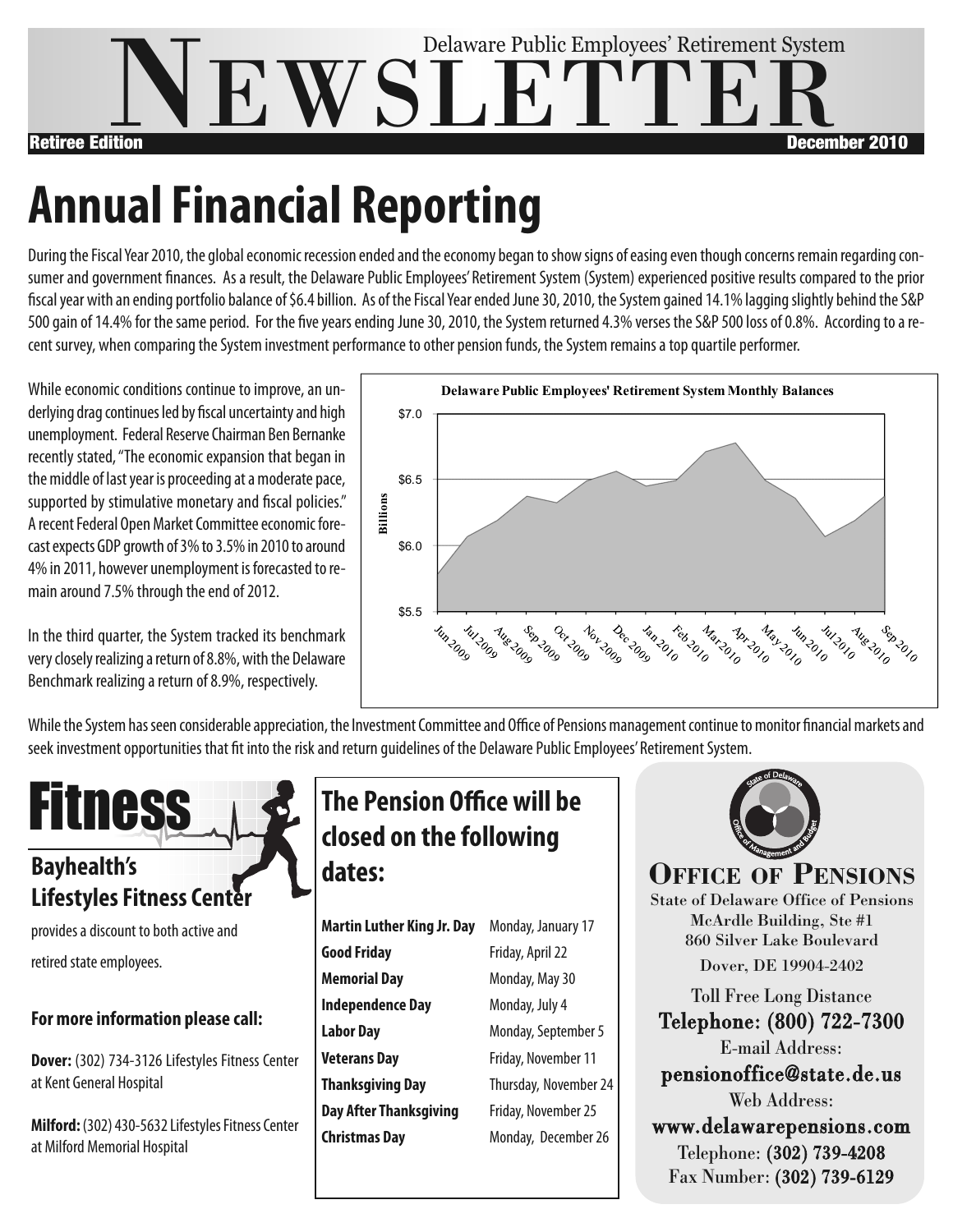## **AnnualFinancial Reporting**

With the severe global economic recession drawing to a close in Fiscal Year 2010 and positive responses in the market, the Delaware Public Employees' Retirement System (System or DPERS) showed positive results as well. The System's investment portfolio had a 14.1% return gross of fees in Fiscal Year 2010. The total System's annualized returns for the last 5, 10, and 15 years are 4.3%, 3.9% and 8.0%, respectively. System investments are managed to control the downside risk to which assets are exposed, while maximizing long-term gain potential. This strategy positions the System to limit the impact of adverse market conditions. With the fact that market conditions are constantly changing, the Board, Investment Committee, and consultants are constantly monitoring DPERS' investment portfolio. It is important to remember that DPERS is a long-term investor with a time horizon that lasts over decades and that the investment portfolio is well diversified in many different asset classes.

As a member of a DPERS pension plan, you participate in a Defined Benefit Plan, and your retirement benefits are paid out to you regardless of market events. When you retired, DPERS calculated your monthly pension benefit based on various factors such as years of service and salary, not investment results. DPERS takes responsibility for the management and investment of the trust fund and understands that markets will fluctuate. DPERS' investment policy seeks to minimize risk and provide returns over the long term.

During the past fiscal year, work continued on the implementation of a new financial reporting system. The System completed the installation and implementation of an upgrade to the existing PeopleSoft Human Resources system that houses all beneficiary data and calculations.

Participation in the County & Municipal pension plans continued to grow with the addition of the Town of Laurel, Bowers/Frederica EMS and Talleyville Fire Company.



## Asset Allocation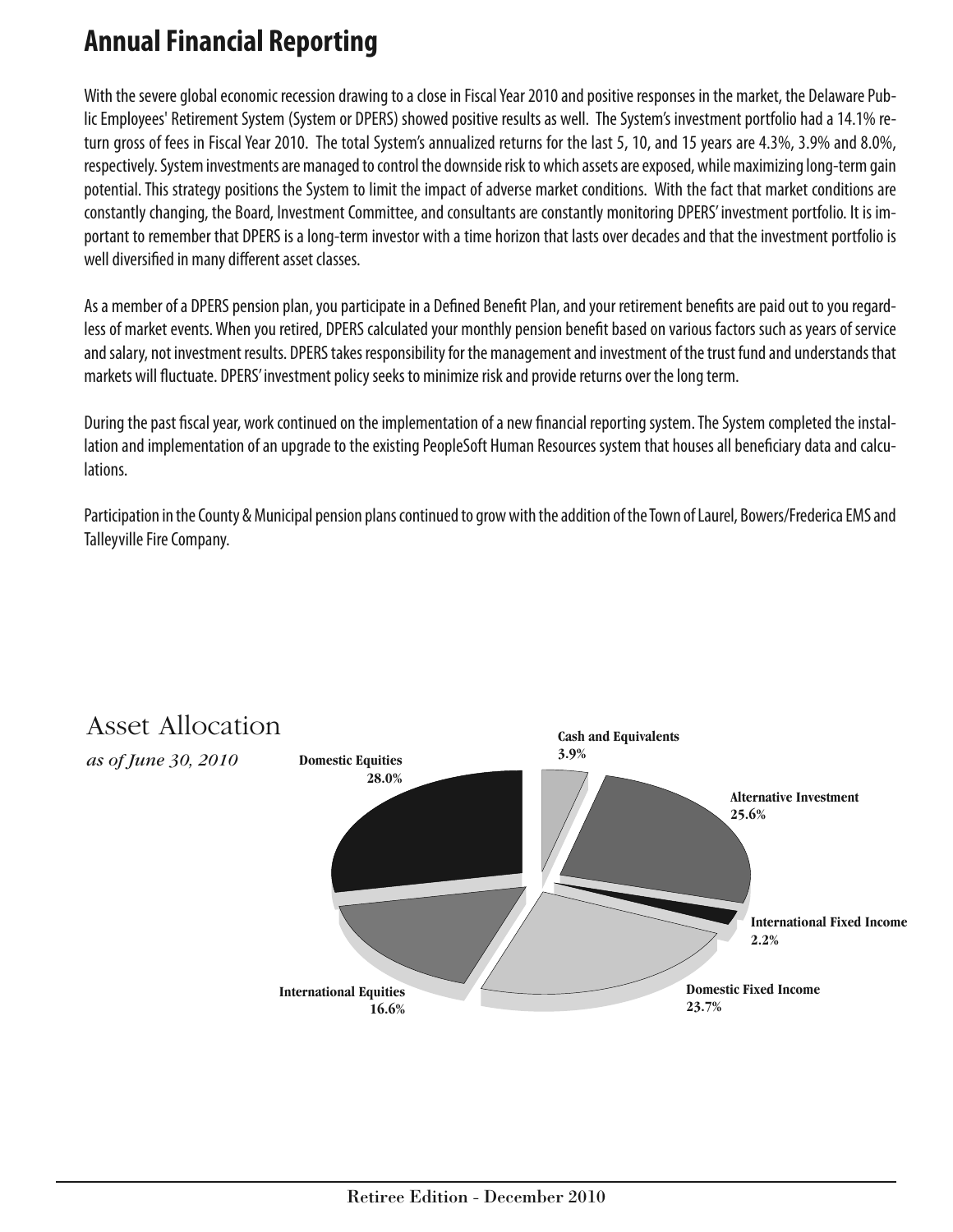## **AnnualFinancial Reporting**

The DPERS Comprehensive Annual Financial Report for the fiscal year ended June 30, 2009 was awarded the Government Finance Officers Association of the United States and Canada (GFOA) Certificate of Achievement for Excellence in Financial Reporting. In order to be awarded a Certificate of Achievement, a government unit must publish an easily readable and efficiently organized comprehensive annual financial report. This report must satisfy both generally accepted accounting principles and applicable legal requirements. A Certificate of Achievement is valid for a period of one year only.This is the thirteenth consecutive year that DPERS has received a Certificate of Achievement. We believe that our current comprehensive annual financial report continues to meet the Certificate of Achievement Program's requirements, and we are submitting it to the GFOA to determine its eligibility for another certificate.

| Pension Plan/Fund                                                                   | <b>Ending Market</b><br>Value as of<br>June 30, 2009<br>(in thousands) | Funding<br>Status as of<br>June 30, 2008 |
|-------------------------------------------------------------------------------------|------------------------------------------------------------------------|------------------------------------------|
| State Employees'                                                                    | Ś.<br>5,909,159                                                        | 96.0%                                    |
| <b>Special Fund</b>                                                                 | 380                                                                    | 137.2%                                   |
| New State Police                                                                    | 215,665                                                                | 94.3%                                    |
| Judiciary                                                                           | 44.977                                                                 | 85.8%                                    |
| County & Municipal Police & Firefighters'                                           | 122,086                                                                | 95.9%                                    |
| County & Municipal Other Employees'                                                 | 16,483                                                                 | 88.7%                                    |
| Delaware Volunteer Firemen's                                                        | 12,282                                                                 | 49.9%                                    |
| Diamond State Port Corporation                                                      | 13,536                                                                 | 84.0%                                    |
| <b>Closed State Police</b><br>the Closed State Police Plan is a pay-as-you-go plan. | 1,396                                                                  | 0.5%                                     |

In addition, the Public Pension Coordinating Council (PPCC) granted the System the Public Pension Standards Award for 2009. The major PPCC goal is to promote excellence in plan design and administration among state and local public retirement systems.The Public Pension Standards considered include: comprehensive benefit programs, funding adequacy, receipt of GFOA award in current year, independent actuarial valuation, independent audit review resulting in an unqualified opinion from the auditor, independent investment performance evaluation, adoption of written fiduciary standards by Board and Investment Committee, and communications with membership.

## **2010 Tax Documents and Retiree AnnualStatements**

#### *Forms1099-R,1099 MISC &W-2's*

Your 2010 tax documents are scheduled to be mailed no later than January 31, 2011. Retirees who received a benefit payment from the State of Delaware Office of Pensions in 2010 will receive either a 1099-R, 1099-MISC or W-2 Form stating information about that payment. You will need this information to complete your 2010 income tax returns. Some retirees may receive more than one of the above listed forms if they received more than one type of payment; for instance, if they received a payment as a beneficiary of another member's benefit and monthly benefit payments from their own retirement.

#### *Retiree AnnualStatements*

Your RAS (Retiree Annual Statement) is scheduled to be mailed in mid to late winter. Retirees who received monthly benefit payments in 2010 will receive a personalized statement. The statement will list the Survivor Entitlement selected at retirement, Benefit Options and Plan Options.

#### *CarefullyReview Your Mailings*

When you receive your documents, please review them carefully. If you have any questions regarding your Tax Documents or your Retiree Annual Statement, please contact the Pension Office.

## *Upcoming Pension BenefitCheck Dates:*

Monday, January 31, 2011 Monday, February 28, 2011 Thursday, March 31,2011 Friday, April29,2011 Tuesday, May31,2011 Thursday, June30,2011

*Reminder: Pension benefits are payable on thelastworking day ofeachmonth.*